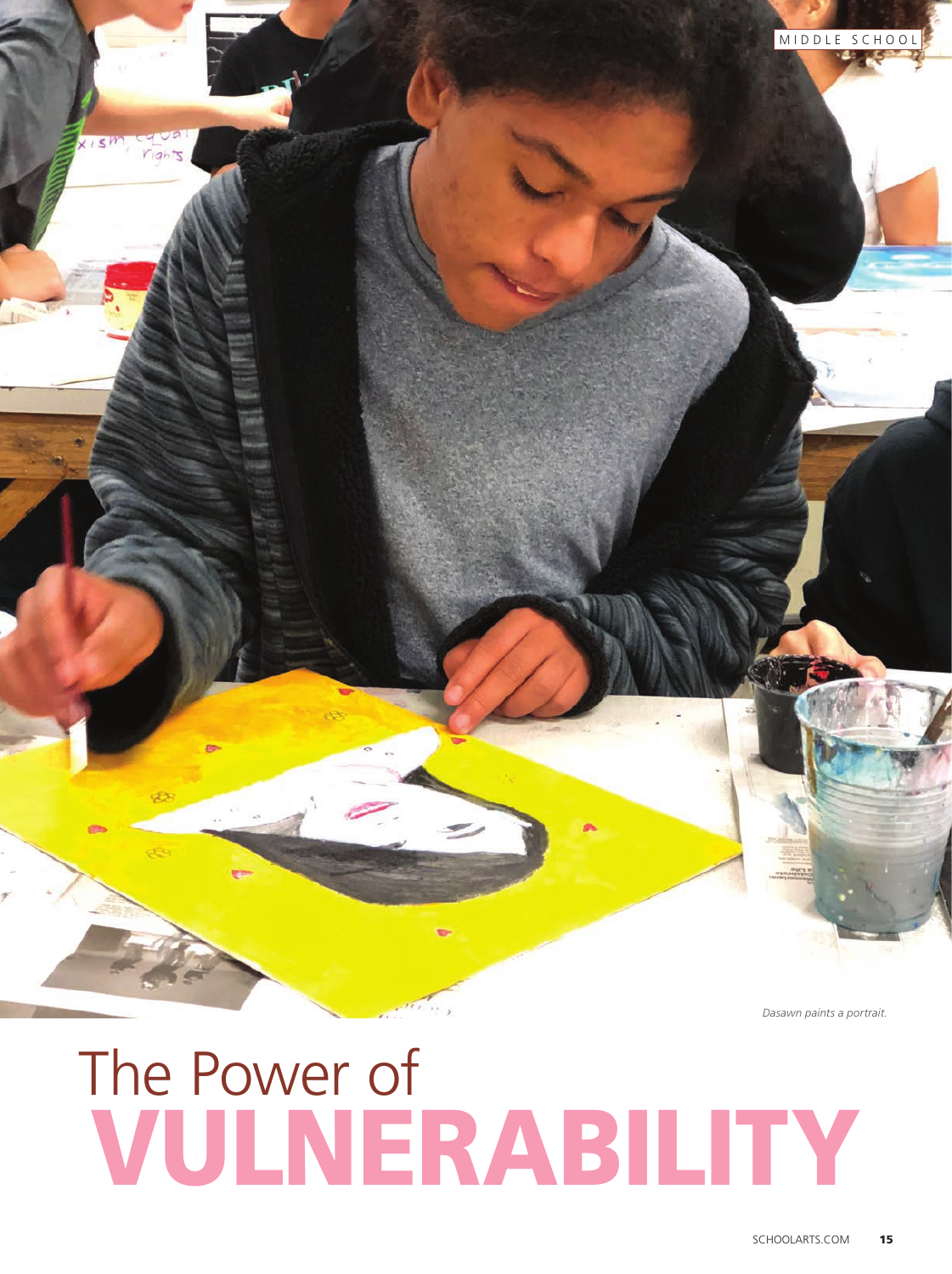

*Claire, collaged portrait.*

*Aiden, portrait of principal.*

#### Danielle McDonald

Middle school is an uncertain<br>place. Our students are move<br>ing through significant phys<br>changes that leave them trying to place. Our students are moving through significant physical, emotional, and social figure out who they are and how they want to be. Empathy is vital at this age because it encourages an awareness of the feelings of others and motivates genuine connections. Empathy is at the heart of building community and safe creative spaces where our students can grow and take risks.

### **Encouraging Empathy**

Encouraging students to be empathetic can be a challenge because it requires a level of personal exposure. Empathy necessitates vulnerability vulnerability at a time when the opinions of your peers matter more than most other things is a scary challenge for anyone, let alone a middle-school student. To build sincere emotional connections to the feelings of others, students have to tap into their own they have to risk being seen.

As art teachers, we ask students to

participate in new activities they may have no experience with; to discuss challenging and controversial topics; to contribute to their artistic process in a meaningful way. We want them to share about themselves, but they are appropriately unsure of who they are. It is not enough to treat empathy as an art project; we need to extend

To build sincere emotional connections to the feelings of others, students have to tap into their own—they have to risk being seen.

the power of empathy and vulnerability as practices that are woven into the core of our creative time together. So how can the middle-school art class be a fertile place for these goals to grow? Here are some ideas:

# **Create Spaces for Risk-Taking**

Students want to feel like they belong in the artroom. When they associate

success in art with becoming adept at a technical skill, they can miss an opportunity to open up. It's especially easy for middle-school students to get discouraged by such thinking. Getting students to collaborate in discussion and art-making activities that emphasize process over product and connect students to their outside world is crucial.

These spaces can establish an environment where students take more risks and bring more meaning to their practice. Having students explore a wide range of artistic methodologies and expressions can open their eyes and hearts to trying new things. Here are three ideas for inspiring this:

## **1. Community Building**

Devote a day every week to community building through learning about artists who share their personal stories through their art. At my middle school, we created a routine called, "Wait… What?! Friday!" Each Friday, students explore a new artist or series of artists working around a similar theme. We